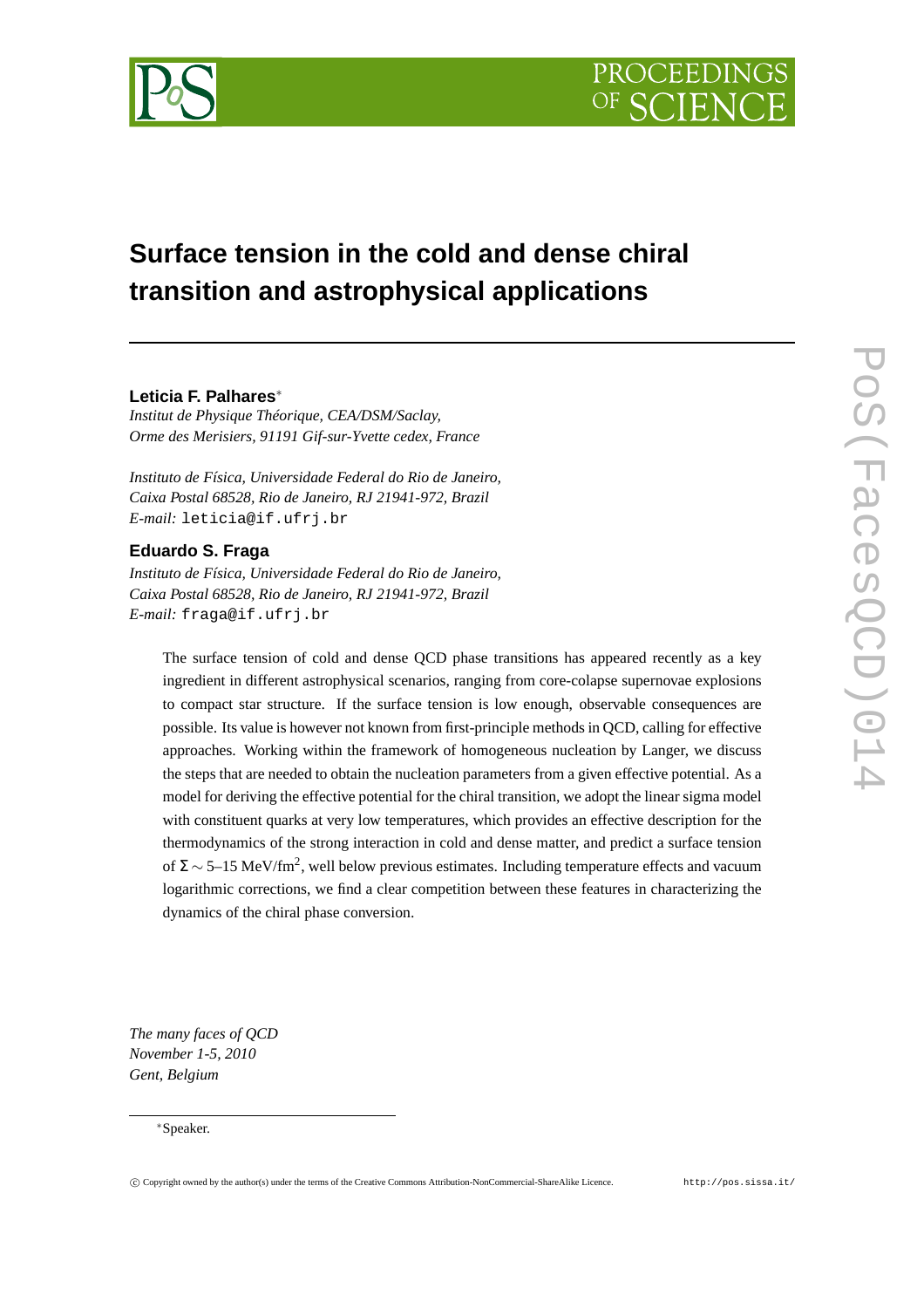One of the many faces of QCD that has been attracting continuous attention in the last years is how the matter dictated by the fundamental theory of strong interactions behaves at extreme conditions of temperature and/or density. The fact that the energy scales for the QCD phase transitions are currently under reach of different heavy-ion colliders creates an intense demand of theoretical and phenomenological development. Over the past decade RHIC has established the formation of a new state of matter, characterized by a clear fluid behavior at the partonic level, differing from the predicted picture of the naïve weakly-interacting quark gluon plasma [1]. LHC stretches the energy frontier also for heavy-ion collisions, bringing up the statistics and allowing for a careful study of fluctuations that might reveal the features of the initial state of the collisions.

The richest structure in the high energy QCD phase diagram seems however to be deep within the region with an asymmetry between the particle and antiparticle content of the medium. In this direction many experimental efforts are dedicated to create matter with a finite baryon-chemical potential: the aim is the search for the phase boundaries in the QCD phase diagram and its properties. The accelerators however cannot reach the domain of very low temperature and high chemical potential, which is also the region where theorists have less guidance for what QCD predicts, since first-principle lattice calculations are not possible [2].

Astrophysical phenomena might however shed some light in this partially obscure region of the QCD phase diagram. Extremely high densities and relatively low temperatures are believed to exist in the core of ultracompact objects, so that it is probable that the QCD phase transitions play an important role in the structure and dynamics of such systems. Even though in general observations are much less controlable than laboratory experiments, the astronomical measurement techniques and instrumentation have much developed in the last decade and this might be the dawn of a precision era in which astrophysics really constrains nonperturbative QCD phenomena. One concrete example of astronomical observation that has reached the capability of constraining models for strong interactions in the nonperturbative regime is that of Ref. [3] in which the error bars of less than 5% in the 2 solar masses measurement rule out different equations of state.

The surface tension between partonic and hadronic phases of QCD seems to be a key quantity in connecting microscopic modeling of cold and dense QCD with astrophysical applications: recently it has been put forward that a low enough QCD surface tension should allow for possible observable consequences in different phenomena related to compact objects. It was shown for instance that deconfinement can happen during the early post-bounce accretion stage of a core collapse supernova event, which could result not only in a delayed explosion but also in a neutrino burst that could provide a signal of the presence of quark matter in compact stars [4]. However, as was discussed in detail in Ref. [5] (see also Ref. [6] ) those possibilities depend on the actual dynamics of phase conversion, more specifically on the time scales that emerge. In a first-order phase transition, as is expected to be the case in QCD at very low temperatures, the process is guided by bubble nucleation (usually slow) or spinodal decomposition ("explosive" due to the vanishing barrier), depending on how fast the system reaches the spinodal instability as compared to the nucleation rate [7]. Nucleation in relatively high-density, cold strongly interacting matter, with chemical potential of the order of the temperature, can also play an important role in the scenario proposed in Ref. [8], where a second (little) inflation at the time of the primordial quark-hadron transition could account for the dilution of an initially high ratio of baryon to photon numbers. Moreover, significantly different compact star structures are obtained if one considers the possibil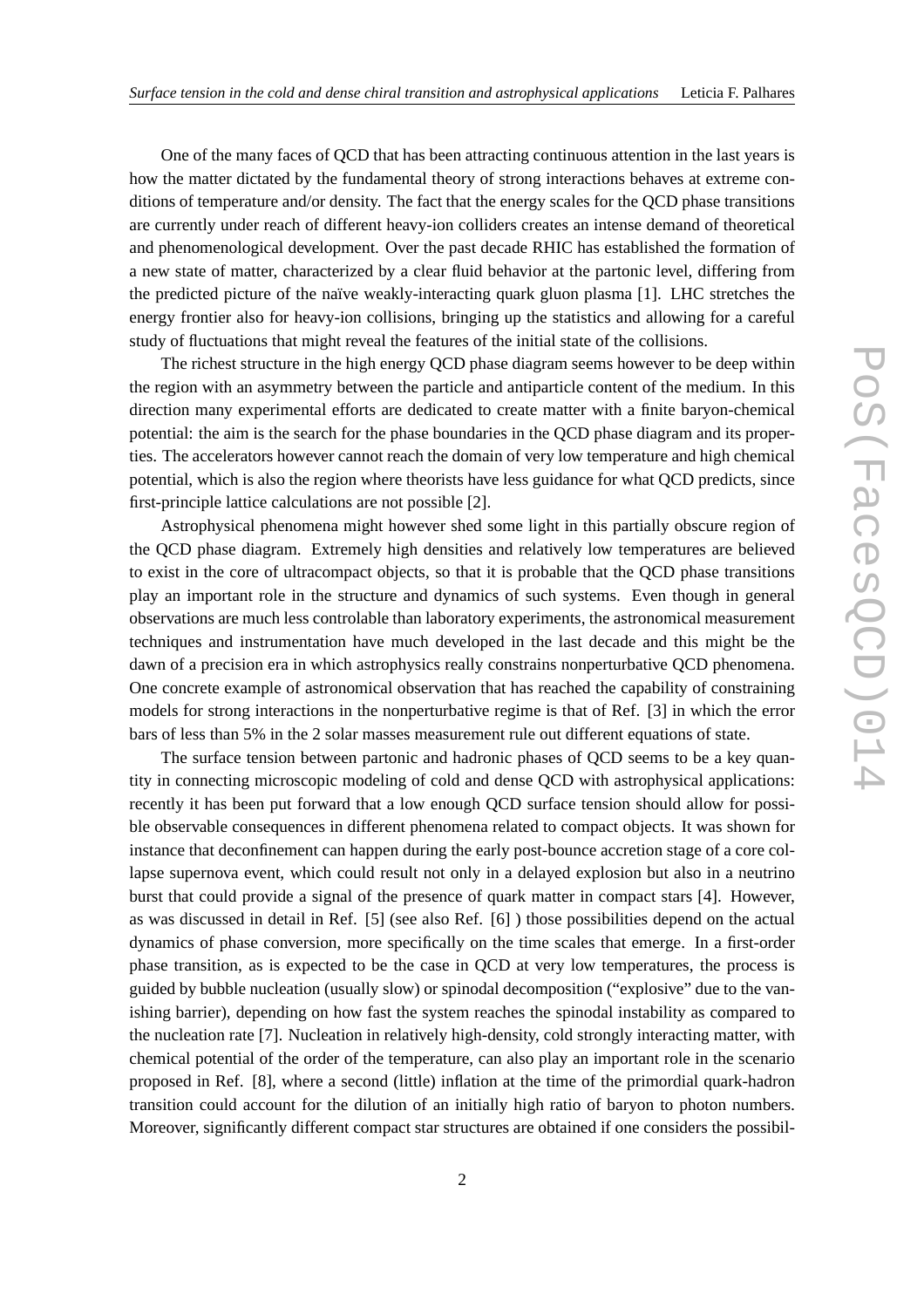ity of a layer of a quark-hadron mixed phase in the core of compact stars [9]. A key ingredient in all these scenarios is, of course, the surface tension, since it represents the price in energy one has to pay for the mere existence of an interface between quark and hadron phases. If the cost in energy is too high, quark-hadron mixed phases will not be favourable and similarly nucleation time scales will be too long for these astrophysical phenomena to take place.

Computing the surface tension for the QCD transitions with first-principle methods is a prohibitively complicated task. It is a genuine nonperturbative quantity, in the sense that it cannot be obtained by a naïve expansion around one minimum of the effective action, and is also inaccessible by current first-principle lattice QCD simulations, due to the sign problem. One has therefore to resort to effective models. Estimates for the surface tension between a quark phase and hadron matter were considered previously in different contexts. In a study of the minimal interface between a color-flavor locked phase and nuclear matter in a first order transition, the authors of Ref. [10] use dimensional analysis and obtain  $\Sigma \sim 300$  MeV/fm<sup>2</sup> assuming that the transition occurs within a fermi in thickness. Taking into account the effects from charge screening and structured mixed phases, the authors of Ref. [11] provide estimates in the range of  $50 - 150$  MeV/fm<sup>2</sup> but do not exclude smaller or larger values. These values of the surface tension are too high, rendering the nucleation of quark matter bubbles improbable in the context of compact objects.

We have estimated [12] the surface tension for the cold and dense chiral phase transition within a well-established chiral model (namely, the linear sigma model with constituent quarks (LSMq)) and assuming the homogeneous nucleation scenario [13]. Our results indicate that the surface tension in the cold and dense regime can be considerably smaller than previous estimates, possibly allowing for the interesting observable astrophysical phenomena described above.

This paper is organized as follows. In Section 1, we delineate how, within the framework of homogeneous nucleation, it is possible to derive the nucleation parameters starting from an effective potential for the chiral order parameter  $V_{\text{eff}}(\sigma)$ . Section 2 contains a short presentation of the effective model we adopted for the QCD chiral phase transition and presents the results for the effective potential  $V_{\text{eff}}(\sigma)$  for three different cases. Our results for the surface tension are discussed in Section 3 and Section 4 contains final remarks.

# **1. How to estimate the surface tension?**

As stated above, with the aim of quantifying the surface tension associated with the cold and dense chiral phase transition in QCD, we will adopt the framework of homogeneous nucleation proposed by Langer [13]. It is based on the construction of a coarse-grained free energy functional  $\mathscr{F}[\sigma]$  for the configuration of the order parameter field  $\sigma$  from a given effective potential  $V_{\text{eff}}$  as follows:

$$
\mathscr{F}[\sigma] = 4\pi \int r^2 dr \left[ \frac{1}{2} \left( \frac{d\sigma}{dr} \right)^2 + V_{\text{eff}}(\sigma) \right], \qquad (1.1)
$$

where spherical symmetry has been assumed.

Around the domain of temperature  $T$  and chemical potential  $\mu$  in which a first-order phase transition takes place, a metastable phase appears. More precisely, metastability manifests as the existence of (at least) two minima of the effective potential with a maximum in between inside the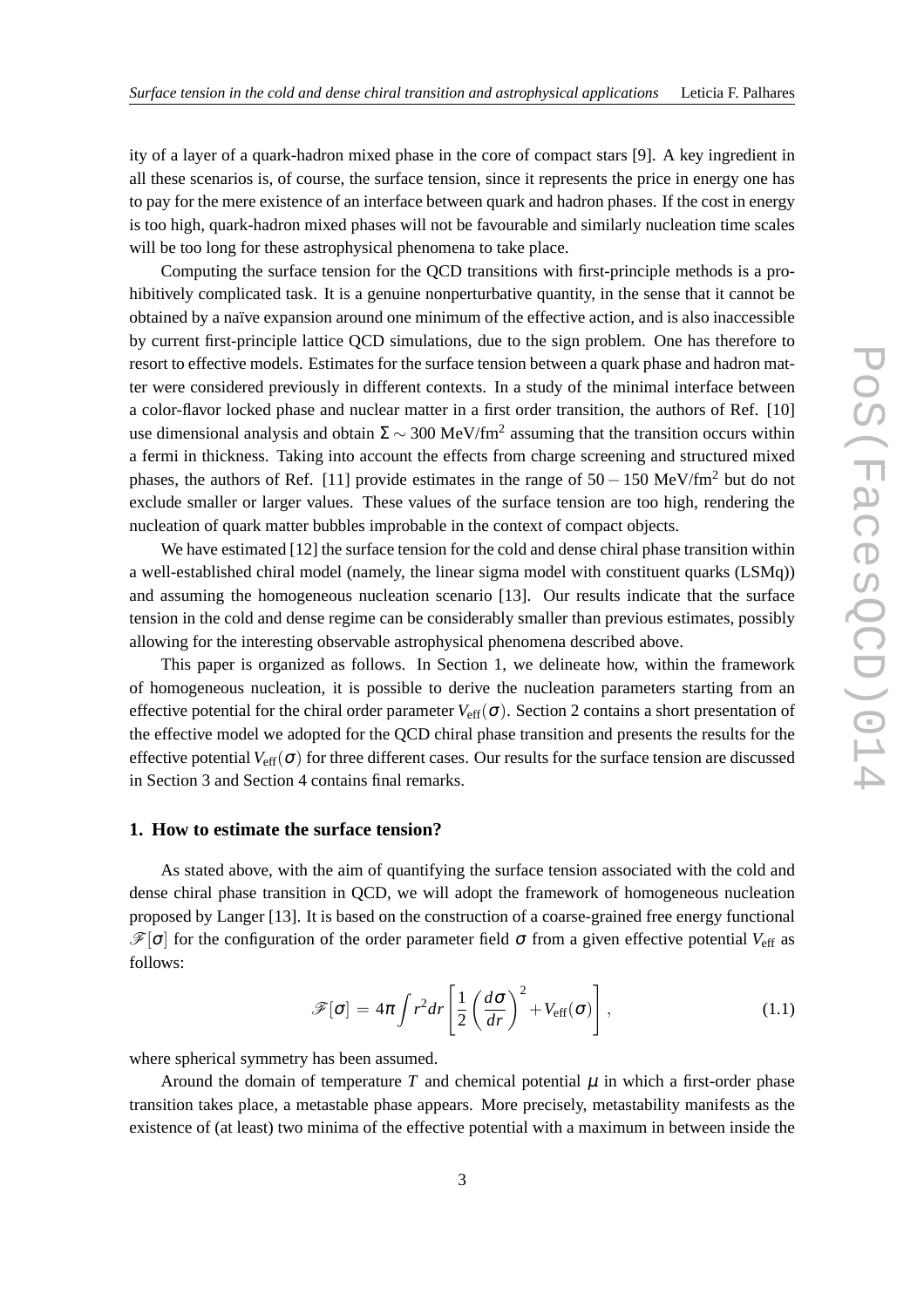

**Figure 1:** Cartoon of the temperature *versus* chemical potential phase diagram with a first order critical line (solid) and the spinodal curves (dashed) defining the metastable region.

region defined by the two spinodal lines, as depicted in Fig. 1. Within the so-called metastable region, the coarse-grained free energy functional in Eq. (1.1) develops a nonuniform extremum configuration of the bubble type  $\phi_h(r;R = R_c)$ , connecting the metastable minimum to the absolute one (for an illustration cf. Fig. 2). This unstable nonuniform extremum is called the critical bubble and is intimately related to the dynamics of phase conversion via bubble nucleation. Differently from the uniform configuration sitting at the absolute minimum, the critical bubble is unstable, corresponding actually to a maximum of the free-energy  $\mathscr{F}$ .

If the system goes through an out-of-equilibrium stage in which the external parameters *T* and  $\mu$  are modified fast enough as compared to the time scales of the microscopic dynamics, then the system may get trapped in the metastable phase. In this scenario, fluctuations (brought about by the interaction with a thermal or particle *reservoir*) may generate bubbles of the absolute minimum inside the metastable medium. These fluctuation bubbles will then evolve according to the competition between volume and surface terms, as dictated by the free-energy difference between the configurations with and without a bubble of radius *R*:

$$
\Delta \mathscr{F} \equiv \mathscr{F}[\phi_b(r;R)] - \mathscr{F}[\phi_b(r;R=0)] = -\frac{4\pi}{3}R^3\Delta P + 4\pi R^2\Sigma,
$$
\n(1.2)

whose general form is sketched in Fig. 3. The volume term encodes the gain in energy resulting from the conversion to the true equilibrium state and is proportional to the pressure difference  $\Delta P > 0$  between the phases. On the other hand, the surface term accounts for the energy spent in the construction of a surface between the phases, being given essentially by the surface tension  $\Sigma$ .

As illustrated in Fig. 3, the free-energy difference  $\Delta \mathscr{F}$  shows a maximum associated with the critical bubble  $(R = R_c)$  and fluctuation-generated configurations containing bubbles with radii  $R < R_c$  will tend to the uniform metastable vacuum in order to minimize the energy. For radii bigger than the critical radius, the minimization of energy implies that the droplet will grow and eventually complete the phase conversion. The critical radius goes to zero at the spinodal curves, where the metastable false vacuum becomes unstable (the barrier disappears) and the phase conversion occurs explosively via the spinodal decomposition process.

Finally, from Eq (1.2) it is clear that the surface tension can be obtained via the knowledge of the effective potential  $V_{\text{eff}}$  and the critical bubble profile  $\phi_b(r;R=R_c)$ . Since the critical bubble itself is an unstable extremum of the coarse-grained action  $\mathscr F$  in Eq. (1.1), it is ultimately obtained from the effective potential  $V_{\text{eff}}$  as well. In the thin wall approximation (valid when the critical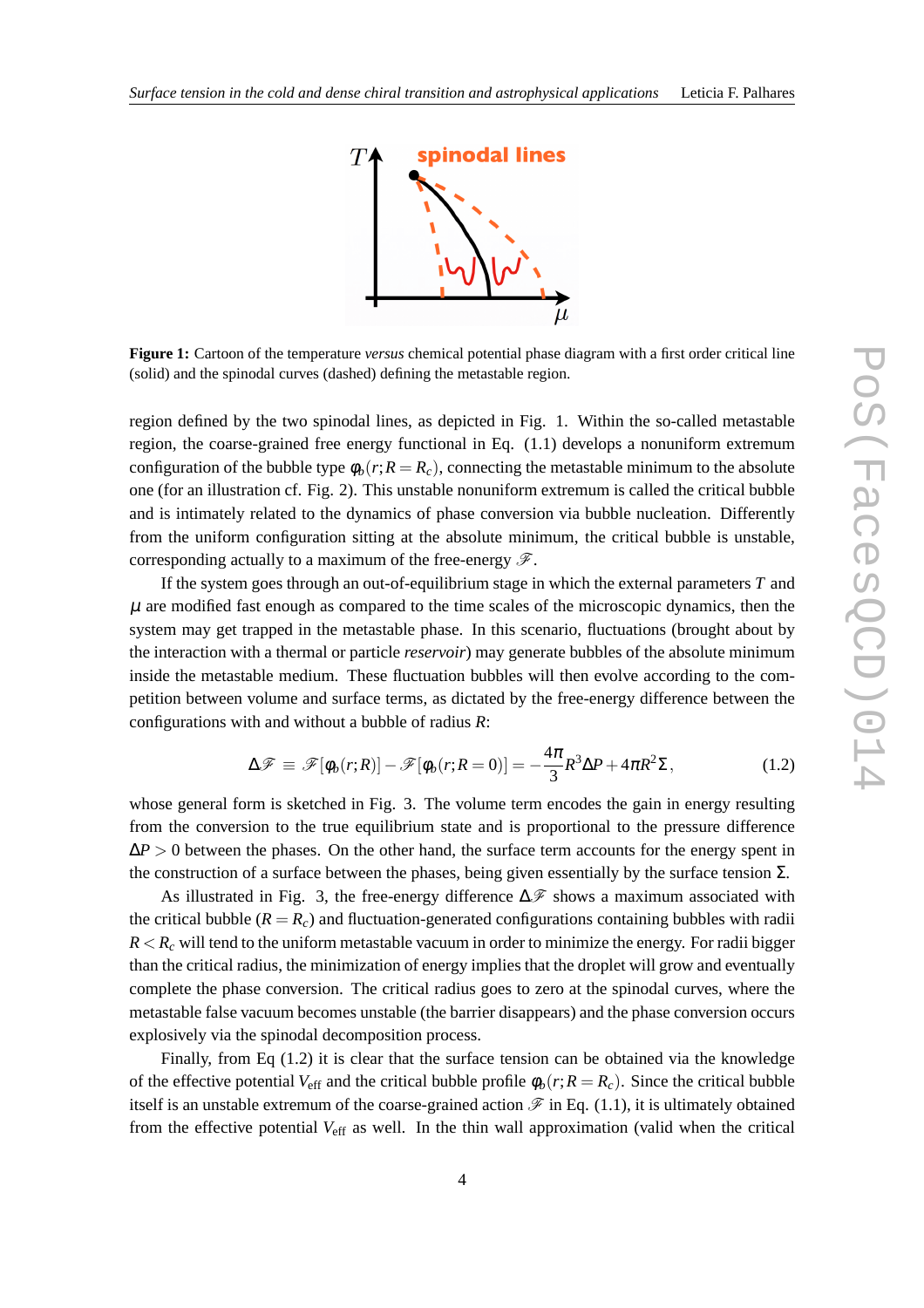

**Figure 2:** Example of bubble profile.



**Figure 3:** Sketch of the difference of coarsegrained free energy between the configurations with and without a bubble of radius *R*.

bubble has a thin interface region as compared to its radius, i.e.  $\xi \ll R_c$ ; cf. Fig. 2) for a quartic effective potential, the solution  $\phi_b(r;R=R_c)$  can be written analytically in terms of the Taylor coefficients of the potential.

#### **2. Effective model for the chiral phase transition**

In order to estimate the chiral surface tension for cold and dense QCD matter, it suffices therefore, within the framework of homogeneous nucleation presented above, to provide an effective potential  $V_{\text{eff}}(\sigma)$  describing the chiral phase transition for low temperatures and high chemical potentials.

Here we consider the linear sigma model coupled with constituent quarks (LSMq) at zero or low temperature and finite quark chemical potential as a model for the thermodynamics of strong interactions in cold and dense matter. Since we are concerned with the chiral phase transition, we neglect the pions [14] and work with the following Lagrangian:

$$
\mathscr{L} = \overline{\psi}_f \left[ i \gamma^\mu \partial_\mu - m_q - g \sigma \right] \psi_f + \frac{1}{2} \partial_\mu \sigma \partial^\mu \sigma - U(\sigma), \qquad (2.1)
$$

where

$$
U(\sigma) = \frac{\lambda}{4} (\sigma^2 - v^2)^2 - h\sigma
$$
 (2.2)

is the self-interaction potential for the sigma meson, exhibiting both spontaneous and explicit breaking of chiral symmetry. The massive fermion fields  $\psi_f$  ( $f = 1, \dots, N_f = 2$ ) represent the up and down constituent-quark fields. The scalar field  $\sigma$  plays the role of an approximate order parameter for the chiral transition, being an exact order parameter for massless quarks and pions.

We compute the effective potential

$$
V_{\rm eff}(\bar{\sigma}) = U(\bar{\sigma}) + \Omega^{\rm ren}(\bar{\sigma})
$$
\n(2.3)

for the sigma condensate integrating over the quark fields and keeping quadratic fluctuations of the sigma field around the condensate. Our full thermodynamic potential incorporates all corrections from the medium and vacuum fluctuations in the  $\overline{MS}$  scheme, including logarithmic and scale-dependent contributions from quark and sigma bubble-diagrams. Up to 1-loop order, the temperature- and chemical-potential-dependent contribution is that of an ideal gas ( $N_c = 3$  is the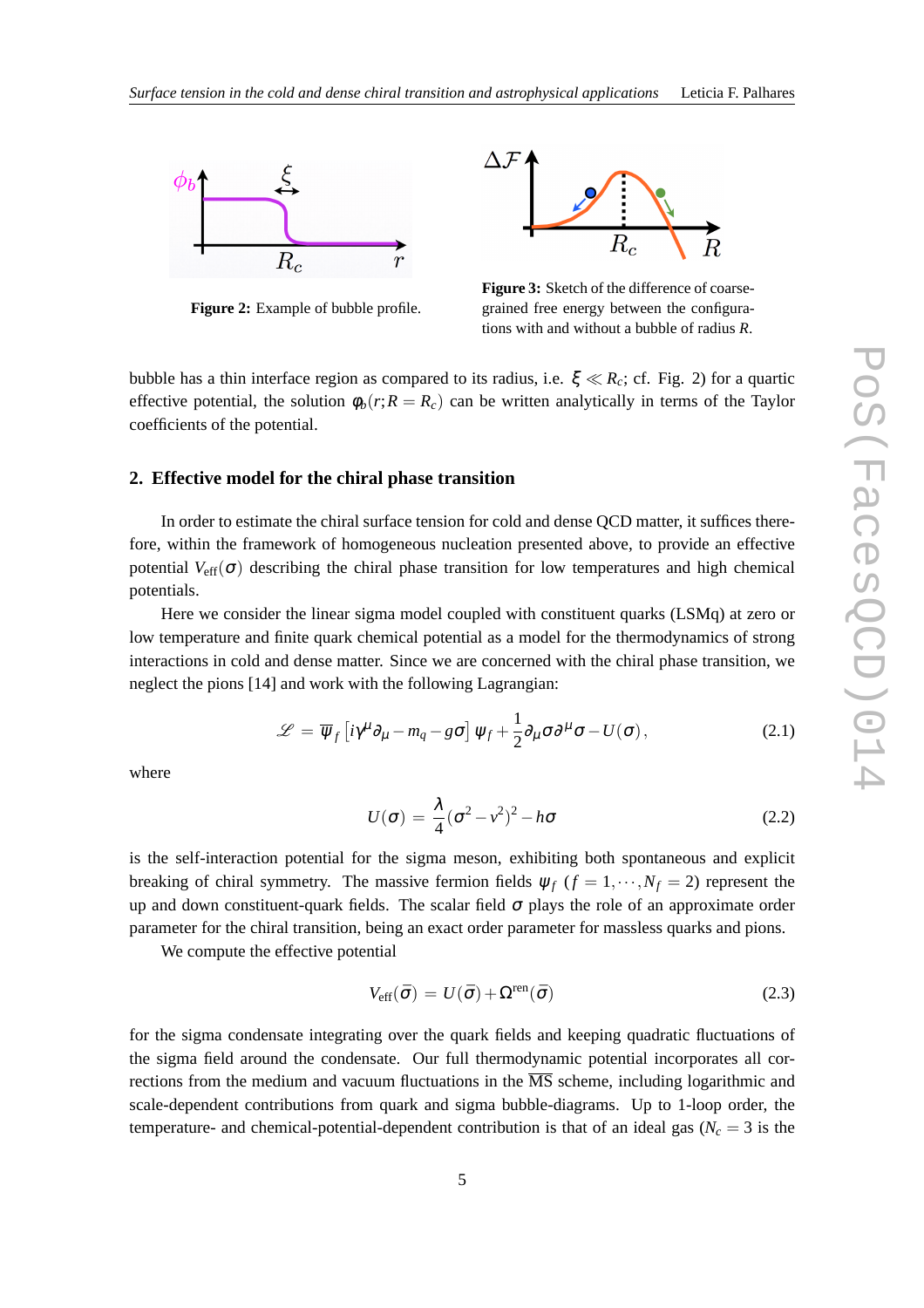number of colors)

$$
\Omega_{\text{med},\text{Th}}^{(1)} = T \int \frac{d^3 \mathbf{k}}{(2\pi)^3} \log \left[ 1 - e^{-\omega_{\sigma}/T} \right] -
$$
  
-2*TN<sub>f</sub>N<sub>c</sub>*  $\int \frac{d^3 \mathbf{p}}{(2\pi)^3} \left\{ \log \left[ 1 + e^{-(E_q - \mu)/T} \right] + \log \left[ 1 + e^{-(E_q + \mu)/T} \right] \right\},$  (2.4)

and the quantum vacuum term is given by:

$$
\Omega_{\text{vac}}^{(1)} = -\frac{M_{\sigma}^4}{64\pi^2} \left[ \frac{3}{2} + \log \left( \frac{\Lambda^2}{M_{\sigma}^2} \right) \right] + N_f N_c \frac{M_q^4}{64\pi^2} \left[ \frac{3}{2} + \log \left( \frac{\Lambda^2}{M_q^2} \right) \right]. \tag{2.5}
$$

In the zero-temperature limit, the medium contribution reduces to:

$$
\Omega_{\text{med}}^{(1)} = -\frac{N_f N_c}{24\pi^2} \left\{ 2\mu p_f^3 - 3M_q^2 \left[ \mu p_f - M_q^2 \log \left( \frac{\mu + p_f}{M_q} \right) \right] \right\},\tag{2.6}
$$

with the effective masses:

$$
M_q \equiv m_q + g \langle \sigma \rangle, \tag{2.7}
$$

$$
M_{\sigma}^2 \equiv 3\langle \sigma \rangle^2 - \lambda v^2. \tag{2.8}
$$

The parameters of the lagrangian are chosen such that the effective model reproduces correctly the phenomenology of QCD at low energies and in the vacuum, such as the spontaneous (and small explicit) breaking of chiral symmetry and experimentally measured meson masses. The conditions for fixing the parameters are imposed on the vacuum effective potential, and therefore will be modified in the presence of vacuum logarithmic corrections. For more details on the parameter fixing procedure, the reader is referred to Ref. [12].

In order to identify the role played by thermal effects and vacuum logarithmic corrections, we compare [12] three cases for the effective potential  $V_{\text{eff}}(\bar{\sigma}) = U(\bar{\sigma}) + \Omega^{\text{ren}}(\bar{\sigma})$ :

- (a) including thermal corrections (with  $T = 30$  MeV):  $\Omega^{\text{ren}} = \Omega_{\text{med},\text{Th}}^{(1)}$ ;
- **(b)** considering quantum vacuum terms:  $\Omega^{\text{ren}} = \Omega_{\text{vac}}^{(1)} + \Omega_{\text{med}}^{(1)}$ ;
- (c) cold and dense LSMq:  $\Omega^{\text{ren}} = \Omega_{\text{med}}^{(1)}$ .

## **3. Results**

Let us now analyze the results for the surface tension in the LSMq. For more details, plots, discussion and results for other nucleation parameters the reader is referred to Ref. [12].

For the zero-temperature chiral transition, the chiral surface tension  $\Sigma$  assumes values between 4 and  $13 \text{MeV}/\text{fm}^2$ , being well below previous estimates [10, 11]. We find that the nucleation parameters up to  $T = 10$ MeV present variations within  $\sim 10\%$  of the zero-temperature values. Here, motivated by applications to compact stars, we use  $T = 30$  MeV, whenever thermal corrections are included. The metastable region in the presence of quantum vacuum terms is  $\sim$  40% bigger than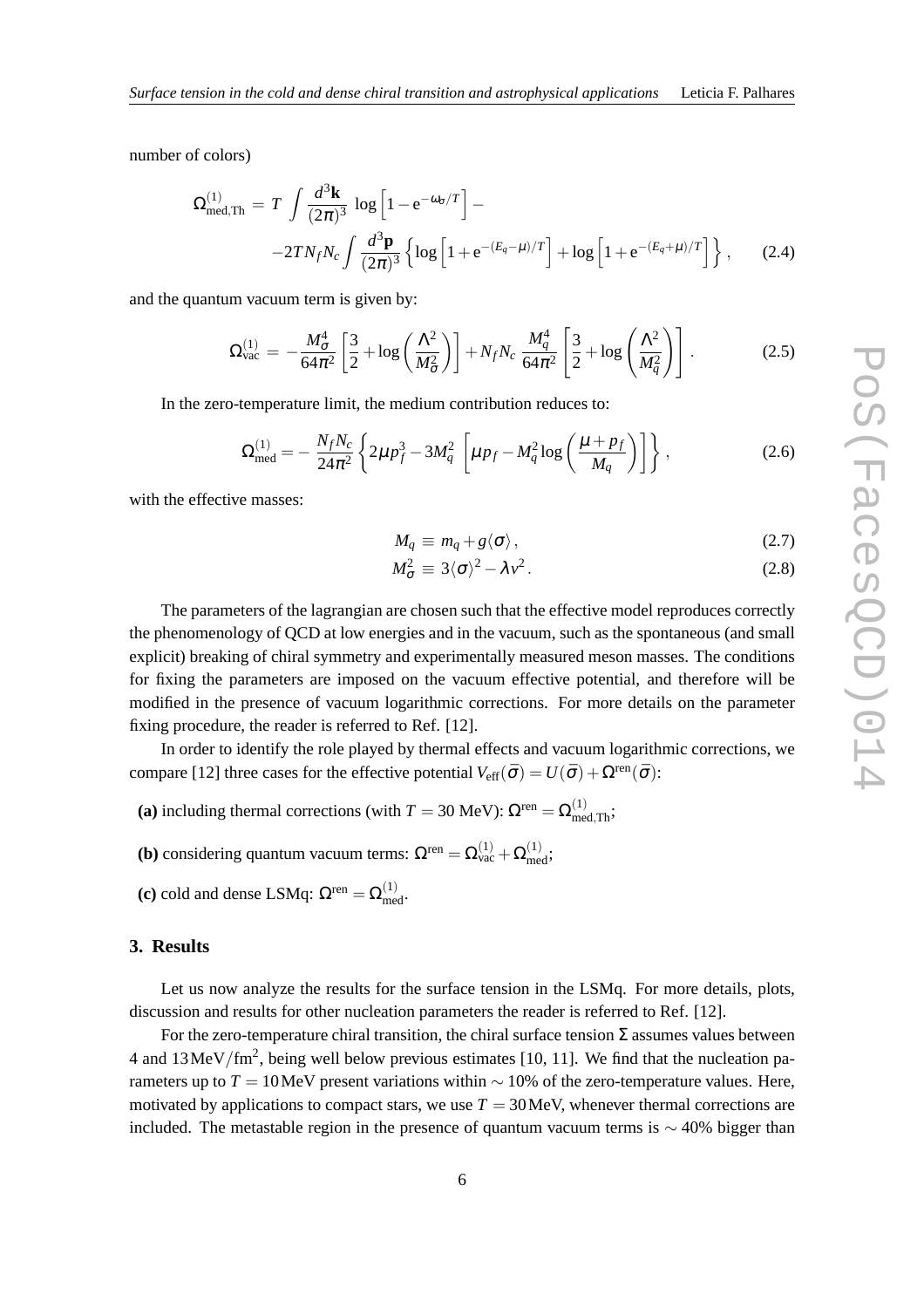

**Figure 4:** Surface tension for quark-matter nucleation in the cold and dense LSMq (c), including vacuum terms (b) and thermal corrections (a).

in its absence, indicating possible large differences in the dynamics of the system, even though the critical chemical potential itself shifts only ∼ 2%.

Fig. 4 shows a clear competition between vacuum and thermal corrections. As compared to the zero-temperature, classical computation (curve (c)), the establishment of an interface between quark matter droplets and the hadronic medium costs more with the incorporation of quantum corrections in the effective potential. On the other hand, finite temperature terms tend to push the surface tension down, reaching a minimum of only  $\sim 3 \, \text{MeV}/\text{fm}^2$ , facilitating the surface formation.

For astrophysical applications, it is sometimes useful to characterize the medium according to its density instead of chemical potential. The mapping between density and quark chemical potential within the cases we consider is plotted in Fig. 5, in which the discontinuities signal the first-order phase transition that restores chiral symmetry at high energies.



**Figure 5:** Density in units of the nuclear saturation density  $(n_0)$  as a function of the chemical potential.

## **4. Conclusions and perspectives**

We have quantified approximately the homogeneous nucleation in the linear sigma model with quarks in the  $\overline{\text{MS}}$  scheme at zero and low temperature and finite quark chemical potential, including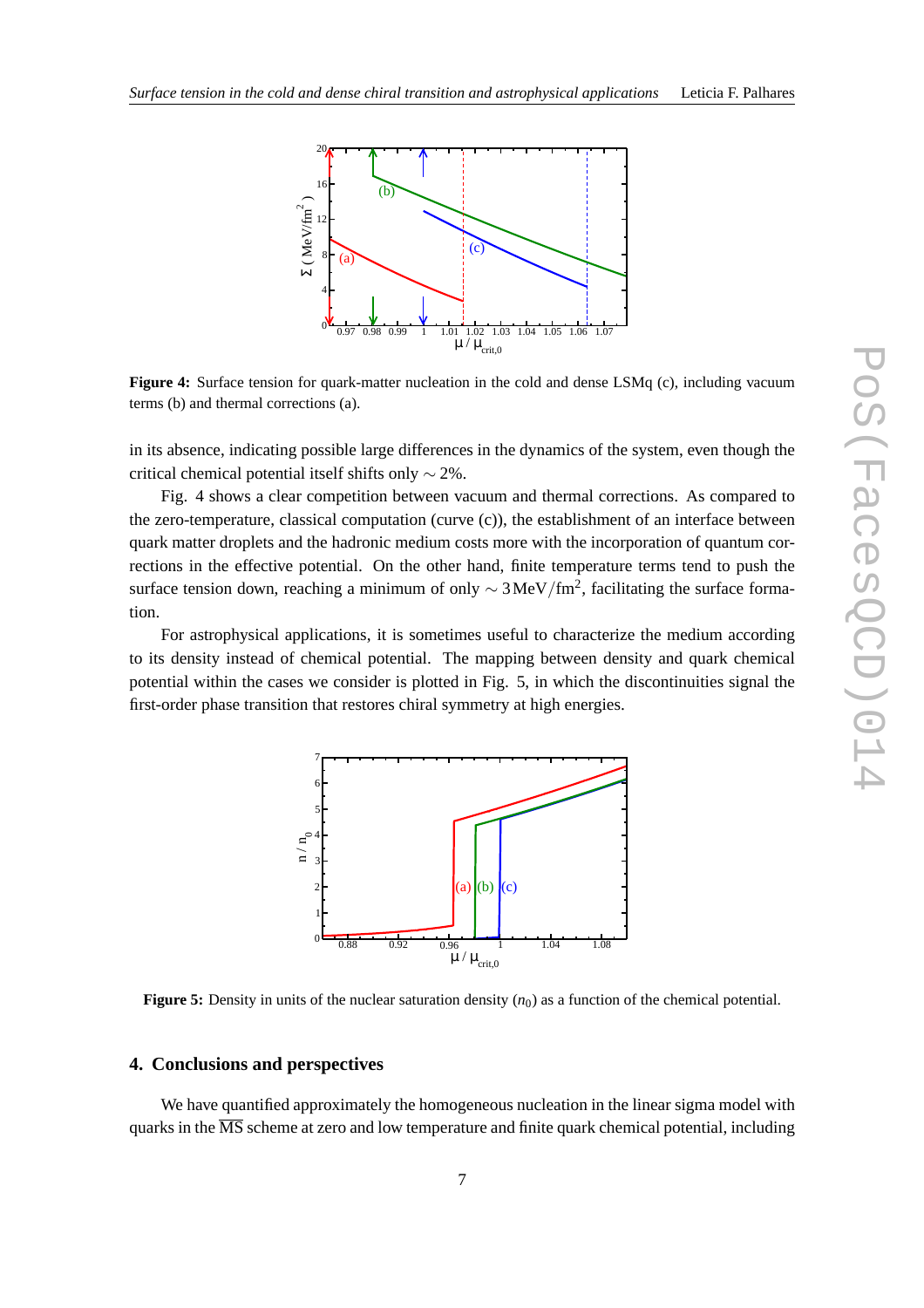vacuum and medium fluctuations. All the relevant quantities were computed [12] as functions of the chemical potential, the key function being the surface tension.

The inclusion of temperature effects and vacuum logarithmic corrections revealed a clear competition between these features in characterizing the dynamics of the chiral phase conversion, so that if the temperature is low enough the consistent inclusion of vacuum corrections could help preventing the nucleation of quark matter during the collapse process. In particular, we show that the model predicts a surface tension of  $\sim 5 - 15 \,\mathrm{MeV}/\mathrm{fm}^2$ , rendering nucleation of quark matter possible during the early post-bounce stage of core collapse supernovae.

The LSMq, however, does not contain essential ingredients to describe nuclear matter, e.g. it does not reproduce features such as the saturation density and the binding energy. Therefore, the results obtained here should be considered with caution when applied to compact stars or the early universe. It is an effective theory for a first-order chiral phase transition in cold and dense strongly interacting matter, and allows for a clean calculation of the physical quantities that are relevant for homogeneous nucleation in the process of phase conversion. In the spirit of an effective model description, our results should be viewed as estimates that indicate that the surface tension is reasonably low and falls with baryon density, as one increases the supercompression. Firstprinciple calculations in QCD in this domain are probably out of reach in the near future. Therefore, estimates within other effective models would be very welcome.

### **Acknowledgements**

This work was partially supported by CAPES-COFECUB (project 663/10), CNPq, FAPERJ and FUJB/UFRJ.

#### **References**

- [1] J. Adams *et al.* [STAR Collaboration], Nucl. Phys. A **757** (2005) 102.
- [2] E. Laermann and O. Philipsen, Ann. Rev. Nucl. Part. Sci. **53** (2003) 163; S. Hands, Prog. Theor. Phys. Suppl. **168** (2007) 253.
- [3] P. B. Demorest, T. Pennucci, S. M. Ransom, M. S. E. Roberts, and J. W. T. Hessels, Nature **467** (2010) 1081.
- [4] I. Sagert *et al.*, Phys. Rev. Lett. **102** (2009) 081101.
- [5] B. W. Mintz, E. S. Fraga, G. Pagliara and J. Schaffner-Bielich, Phys. Rev. D **81** (2010) 123012; J. Phys. G **37** (2010) 094066.
- [6] I. Bombaci, D. Logoteta, P. K. Panda, C. Providencia and I. Vidana, Phys. Lett. B **680** (2009) 448.
- [7] J. D. Gunton, M. San Miguel and P. S. Sahni, in *Phase Transitions and Critical Phenomena* (Eds.: C. Domb and J. L. Lebowitz, Academic Press, London, 1983), v. 8.
- [8] T. Boeckel and J. Schaffner-Bielich, Phys. Rev. Lett. **105** (2010) 041301 [Erratum-ibid. **106** (2011) 069901].
- [9] A. Kurkela, P. Romatschke, A. Vuorinen and B. Wu, arXiv:1006.4062 [astro-ph.HE].
- [10] M. G. Alford, K. Rajagopal, S. Reddy and F. Wilczek, Phys. Rev. D **64** (2001) 074017.